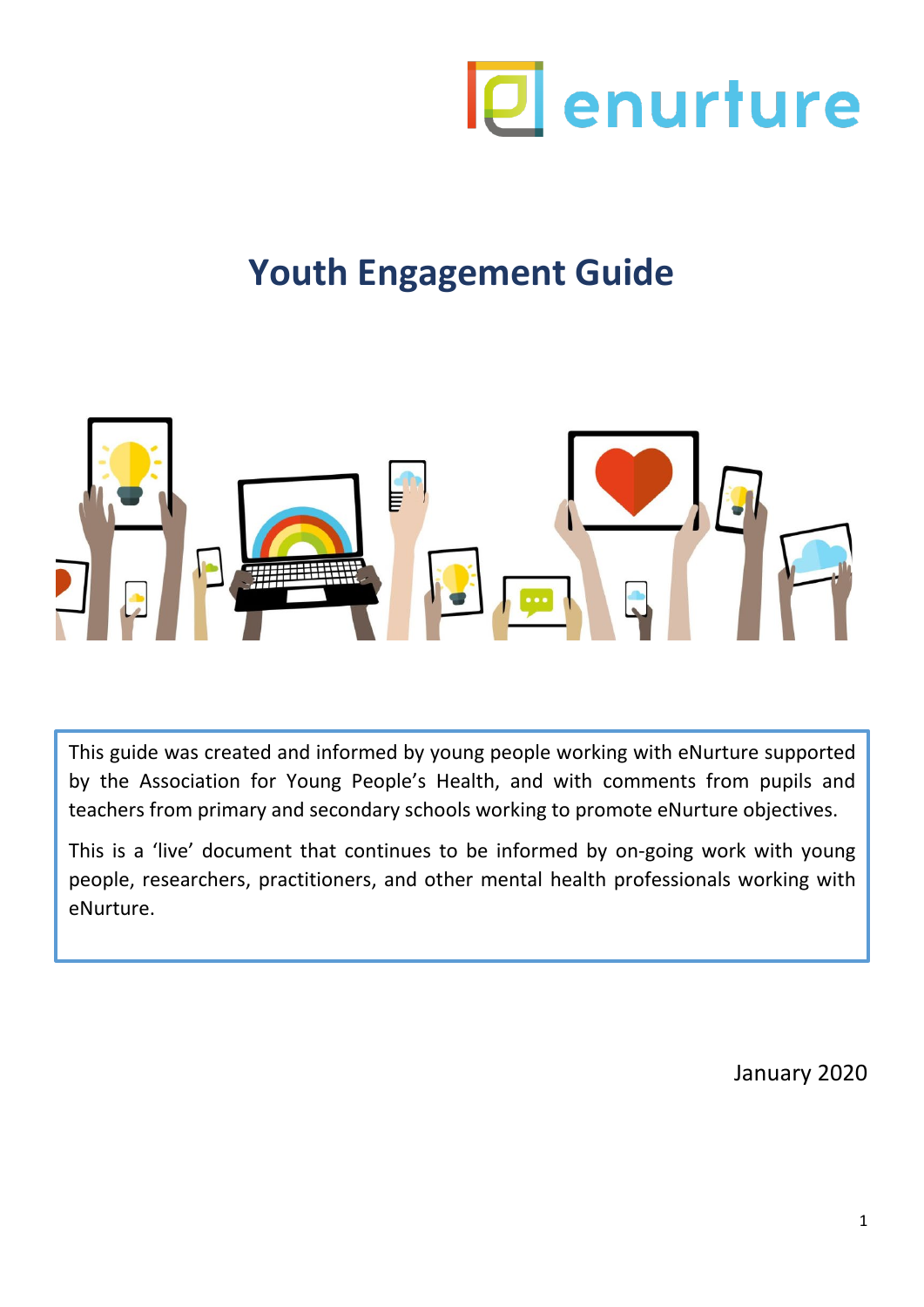## 1. BACKGROUND INFORMATION

## What is the purpose of this guide?

This is a reference document to guide youth engagement specific to eNurture objectives and can be used as a resource for wider youth engagement activities linked to research and practice applications.

#### **What is Youth Engagement?**

Youth engagement is when young people are involved in the planning and decisionmaking that affect them. It puts young people's thoughts and ideas at the centre of projects and services that support and respond to their needs.

The Nurture Network (eNurture) aims to understand and promote young people's mental health in a digital world. This means that youth engagement is a really important part of eNurture's aims. Children and young people are experts on how the digital world impacts on their own lives. Engaging with children and adolescents provides the opportunity to understand youth perspectives of their own experiences to help inform research activities.

It is therefore important that children, young people (and/or relevant communities, such as teachers) help with the development of eNurture proposals and ongoing work. Youth engagement is primarily aimed at young people in primary and secondary education (age 4 to 18 years approximately). eNurture is committed to engaging young people in a meaningful way throughout its work - young people review eNurture research proposals and can also be consulted and participate in project proposals. This ensures projects are relevant to children and young people, and that youth engagement is sufficiently considered.

This document aims to help support eNurture's youth engagement activities. It should be used alongside (and not instead of) other essential guidelines and policies that need to be referred to when planning youth engagement, such as ethical procedures, Safeguarding and Child Protection, GDPR, as well as Equality and Diversity policies.

## How was the Youth Engagement Policy created?

This guide was created by young people working with eNurture during a coproduction workshop supported by eNurture Youth Lead Sarah Doherty and the Association for Young People's Health (AYPH), and with additional input from primary and secondary schools working to promote eNurture objectives.

This means that children and young people worked with adults to help develop these guidelines.

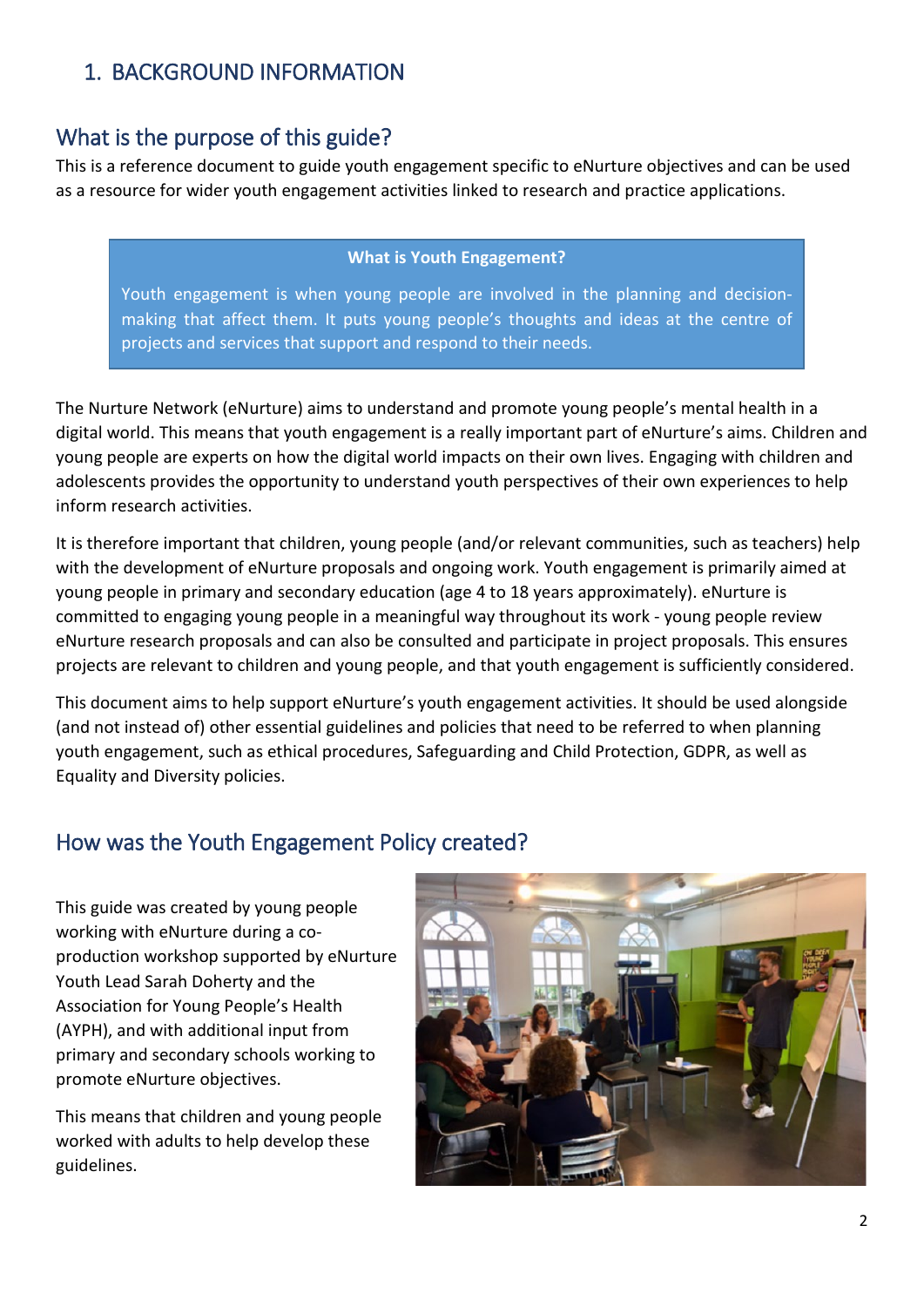**When, where and who?** The Youth Engagement Workshop was a one-day event in London, Summer 2019. The workshop was co-facilitated by the eNurture Youth Lead (Sarah Doherty) with two staff from AYPH (Jeremy Sachs, Emma Rigby), and was attended by three young people (Mitchell Axon, Elsa Arnold, Tamanna Miah, with additional feedback from Lucy-Paige Willingham). The eNurture academic Youth Engagement Leads (Dr Elvira Perez Vallejos, Dr Ruth Sellers) also attended (see Annex for summary of coproduction exercises that helped to inform this document).

**What happened next?** To make sure that this guide is relevant to a wide range of young people, it has been read and reviewed by other adolescents: we received feedback from a Youth Council in one secondary school during the Autumn term 2019. This feedback was collated by a school teacher. During this period we also received feedback from a range of professionals working with young people. Across two secondary schools (Commonweal School in Swindon and Preston School in Taunton) and one primary school (Rhiwbeina Primary School in Cardiff), a designated teacher collated feedback from a range of staff within their school (e.g. teachers, school nurses, school counsellors, and support workers). Members of the eNurture Advisory Board with relevant expertise have also reviewed this guidance document. Therefore, a range of adolescents and relevant professionals have contributed to the development of the guidance.

This is a 'live' document that continues to be informed by on-going work with young people, researchers, practitioners, and other professionals working to help deliver the objectives of eNurture.

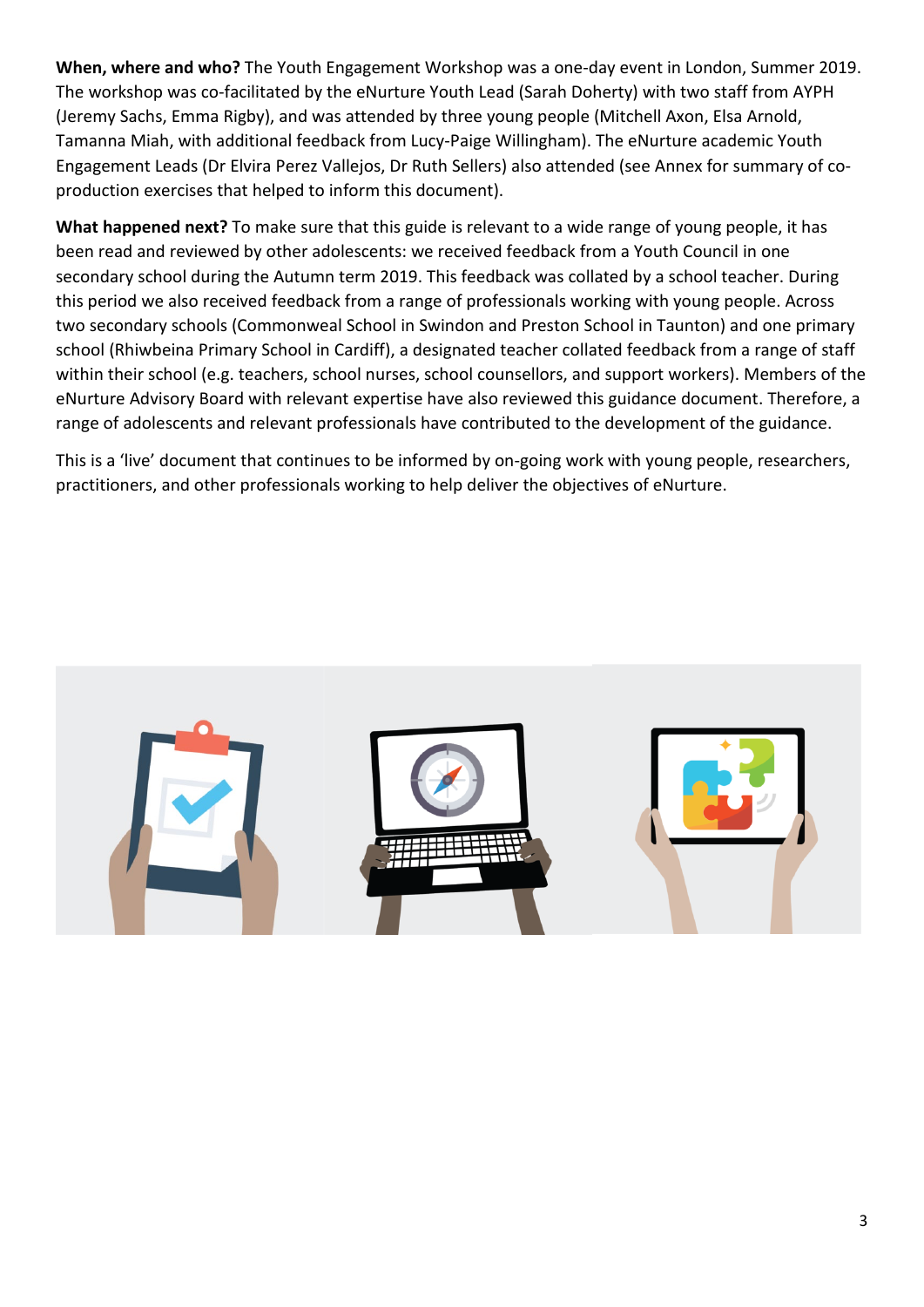# 2. YOUTH ENGAGEMENT GUIDE

## Summary of what young people want

**Think about the age of young people**  when developing engagement activities

**Make sure activities have clear aims & outcomes** - they should have structure with clear aims & goals and expectations. Children & young people should be aware of the outcomes.

**Take young people's views seriously** – whether they are sharing information about themselves, or are sharing thoughts and ideas

**Avoid using jargon**

**Acknowledge the time and effort** children & young people are putting into projects

**Keep young people up-to-date** after engagement activities so they know what outcomes came of their ideas and work

**This guide sets out the following key considerations when engaging with young people**:

- **Creating a safe environment**
- **Making engagement accessible and meaningful**
- **Facilitating effective engagement**
- **Dealing with practical considerations**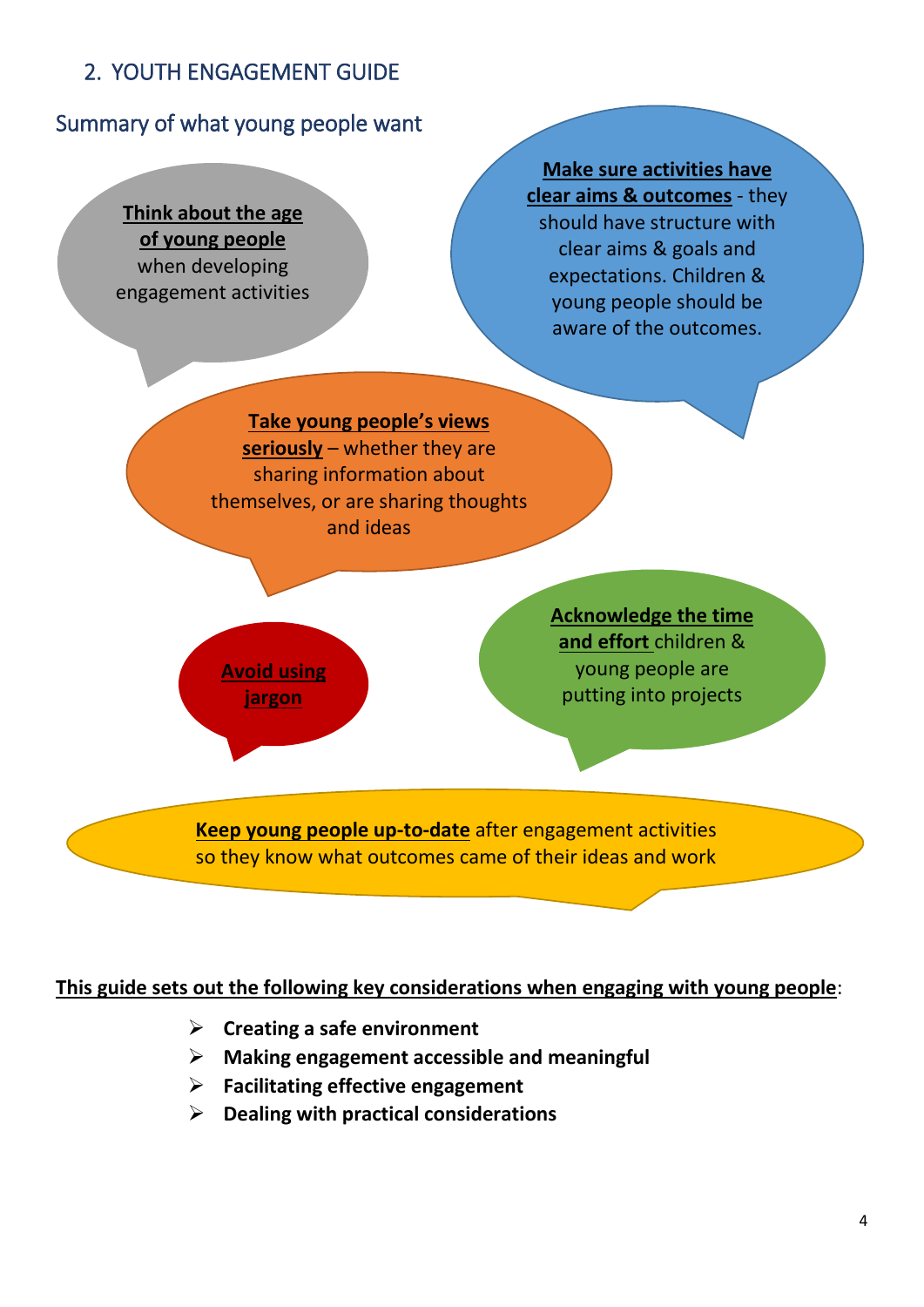# A safe environment

Everyone (young people, professionals, facilitators) should enter youth engagement activities with an open mind. Young people want to feel able to ask questions without feeling 'silly', and know that they will be listened to when they express themselves. Young people also want to not only wait for their turn to speak, but also actively listen to everyone else, taking on board differences of opinions.

To help provide a safe environment, engagement should feel like a respectful and polite space, where participants are able to express themselves, come up with different ideas and disagree with each other safely. A safe environment is essential and should include:

 **Confidentiality:** Participants need to feel that if they share experiences or anecdotes in a workshop, these are confidential. However, themes and topics may come out of an engagement activity that young people want to share in other parts of their lives. If so, participants should only share from their own experience, without identifying anyone else

in the group. With some young people, safeguarding issues may also apply.

**Consent:** It is important young people understand the purpose of any activity, and consent to be involved. If a participant (young person, practitioner, parent, facilitator) wishes to create a photo or (audio or video) recording of the engagement work that includes the voices, faces or any identifiable features of others, they need to make sure they have consent from all those participating (or parental consent if more appropriate). They also need to say why they are creating the recording, whether it will be kept or not, how it will be shared (e.g. where they wish to post it) and whether/how young people can withdraw consent.

 **Providing a safe space:** Some topics can be difficult to talk about. This does not mean that these topics should be silenced. However, group safety should always come first.

Participants want to know what to do and where to go if they need time to look after themselves, or if they need support from the team. Make sure participants know what these steps are.

 **Making sure young people know who to talk to if they have concerns:** Participants need to know who they can speak to if they have any worries or concerns about a project or activity. If they do not feel like they can discuss



it with the facilitator running the activity, there should be another person they can talk to, who can speak on their behalf (e.g. a teacher or member of staff). Another option would be to email a member of the research team or eNurture team. These practical steps can help towards providing a safe space.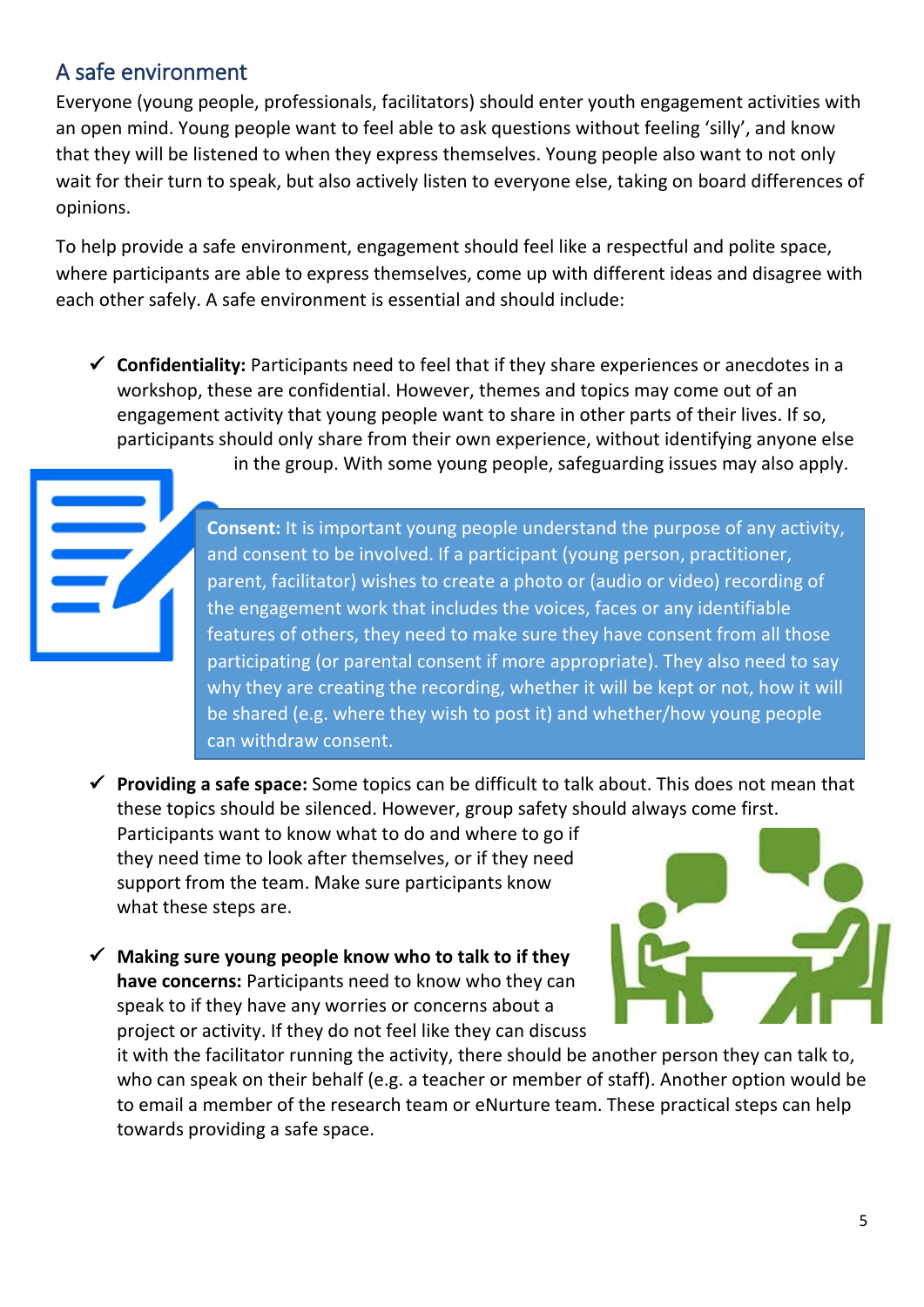**Post-event support:** Participants should always have someone that they can contact after the event, if they have any concerns or wish to clarify things.These practical steps can help towards providing a safe space.



 **Group agreements:** Developing a group agreement with participants – how everyone agrees to act, behave, speak or what to do if things get difficult - is an essential part of keeping the engagement safe. During activities or events that last longer than a day, it is worth revisiting the group agreement to remind participants of what they have agreed and to continue to create a safe space.

**Group expectations:** It is important from the start to be clear

about what is expected from the young people as well as identifying what their expectations are.

## Making engagement accessible

To get the most out of a youth engagement activity make it accessible to a wide range of young people so that more of them are able to participate. Below are suggestions from young people on how to make the engagement accessible and inclusive:

**Flexible and varied ways of engagement:** Engagement should be flexible. Different young people will engage in different ways. Some young people will want to talk in a large group, some will want to work individually or in small groups and not all young people process information in the same way. It is also important to remember that young people may have difficulties, and these will vary from one person to another. For example, some may become anxious engaging with new people in group activities. This means different ways of engaging may be needed (e.g. via skype, email etc.), and that activities may need to be flexible to the needs of participants. Think about how to make sure all young people feel comfortable.

**What supports might young people need?** Many young people wish to be involved in activities that concern them, but there are many factors that may stop them. Where possible always provide different support options, such as bringing friends or a loved one to the event. Flexible ways of engaging can help with this.

**Avoid jargon, and explain specific terms:** Young people can have lots of different skills and experiences, but this does not mean they will automatically understand industry terms or jargon. Be sure that language does not become a barrier.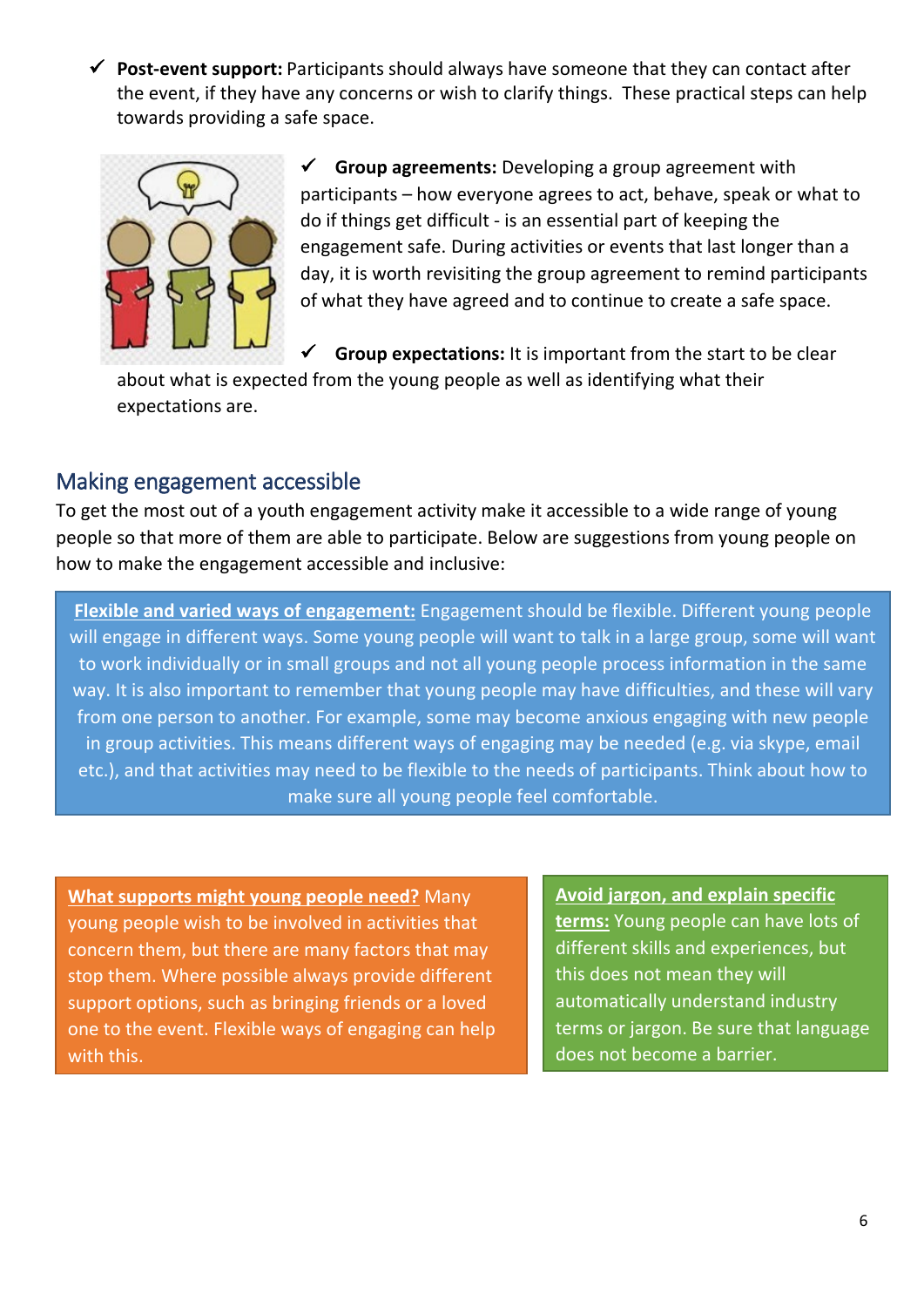# Making it meaningful

Making engagement meaningful is not only important to organisations wishing to understand young people's needs better, it is also important to the young people taking part. To make sure that young people see engagement as meaningful (and not tokenistic), any engagement activity should be backed up by appropriate further action(s) to help take forward young people's ideas and to help to implement change. To make youth engagement meaningful:

 **Engage with a wide range of young people:** Not all young people will have the same views and needs. Ensuring that you are gathering perspectives from a range of young people with diverse backgrounds, identities, with different needs and from different geographical areas gives a much broader range of ideas and insight.



- **Give context:** Young people should be able to prepare for engagement activities. It can be helpful to let them know what is going to happen in advance. This could be with an agenda, or introduction before the engagement. It is also important to explain the context of the project, the desired outcomes, and what you want from the young people.
- **Co-develop engagement with young people:** Where possible young people want to be actively involved in developing and delivering the engagement. Ways this could be achieved include:
	- **o** Providing co-facilitation roles
	- **o** Training programmes, certificates or accreditation schemes to up skill young people
	- **o** Paid consultation work for young people where appropriate



 **Take young people's contributions seriously:** Young people need to feel that they are listened to. They want to know how their views will be taken forward, and how their involvement can help affect real change. Explain how engagement activities will be used at the start of the engagement activity, and provide follow up after the engagement.

- **Provide follow up:** It is important that young people understand what their ideas, thoughts and work are contributing to. Young people should understand where their input fits in, and how it has informed research and other activities. It is therefore important that they know how you will keep them informed after the engagement activity.
- **Post-event support:** Make sure young people have someone they can contact after an event or engagement activity so that they able to raise concerns or seek clarification.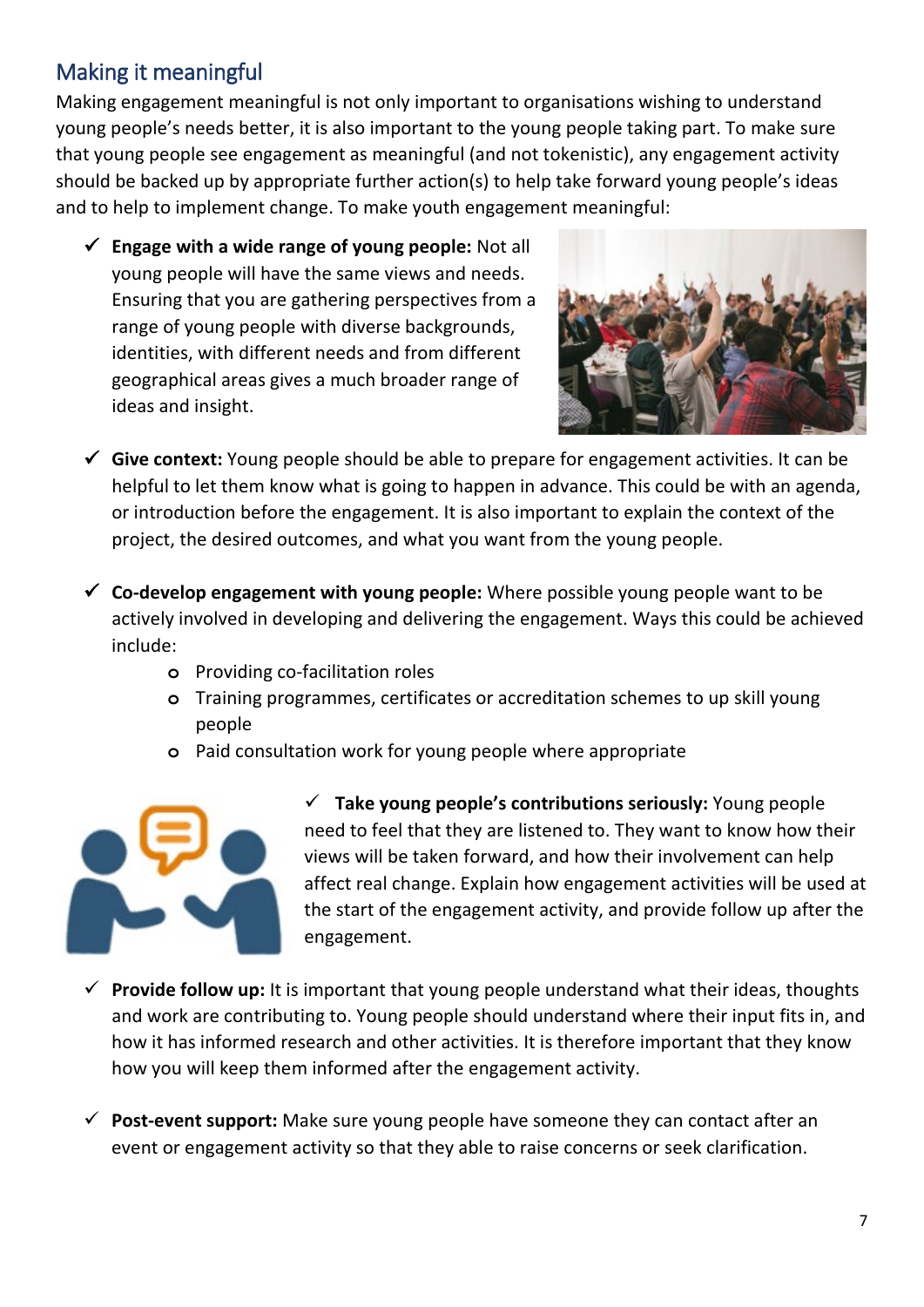# What helps make engagement effective?

Working with young people requires specific skills. Below are some specific skills identified by young people that can help make youth engagement more effective, as well as enhance feelings of safety, and demonstrate commitment to young people.

- **Age-related activities**: Children and young people of different ages will have different needs, and this may mean that different age-appropriate engagement activities are needed. Depending on the age group, think about whether it is helpful or necessary to include or involve other adults (e.g. parents, teachers, other practitioners). Young people said that where activities are not targeting the right age group, people can feel patronised or confused and this can lead to disengagement.
	- o **Young people as co-facilitators:** For older children or adolescents, having a young person co-facilitate an activity can help enrich the process and ensure that young people's voices are at the heart of engagement. When young people are going to be co-facilitators, it is important that they are supported before, during and after the event by a named contact, provided with training and, if appropriate, paid for their contribution.
- $\checkmark$  **Be flexible:** Youth engagement activities should be flexible to take account of the different needs of a broad range of young people, and encourage wider participation to ensure all views are represented.
- **Cooperation:** Facilitators should be aware that the perceived higher status of professionals/practitioners can stop young people from feeling that they are being heard and respected. Cooperation and respect towards all group members is important. Facilitators should respect any group agreement and stick to the same code of conduct as young people to help with the sense of group cooperation to work towards a common goal.
- **Acknowledge everyone's contributions.** The facilitator should remain impartial and make sure that all the young people's thoughts and ideas are acknowledged and recorded.
- $\checkmark$  **Clarify expectations.** It is important that facilitators are clear about what is expected from young people. Make sure you also listen to them to understand what their expectations are.

# Practical considerations

Below are some practical issues to think about when planning youth engagement activities:

 $\checkmark$  **Keep in touch:** Where there is ongoing engagement or follow-up, it is important to talk to young people about how they want to be communicated with. If they prefer social media to communicate, make sure it is safe and ethical. Remember some digital platforms like WhatsApp will be encrypted, whereas Facebook closed groups still do not offer encryption options. Slack, email, WhatsApp, Facebook and MSN are all worth exploring with young people. Be aware of issues around consent, especially for younger children.

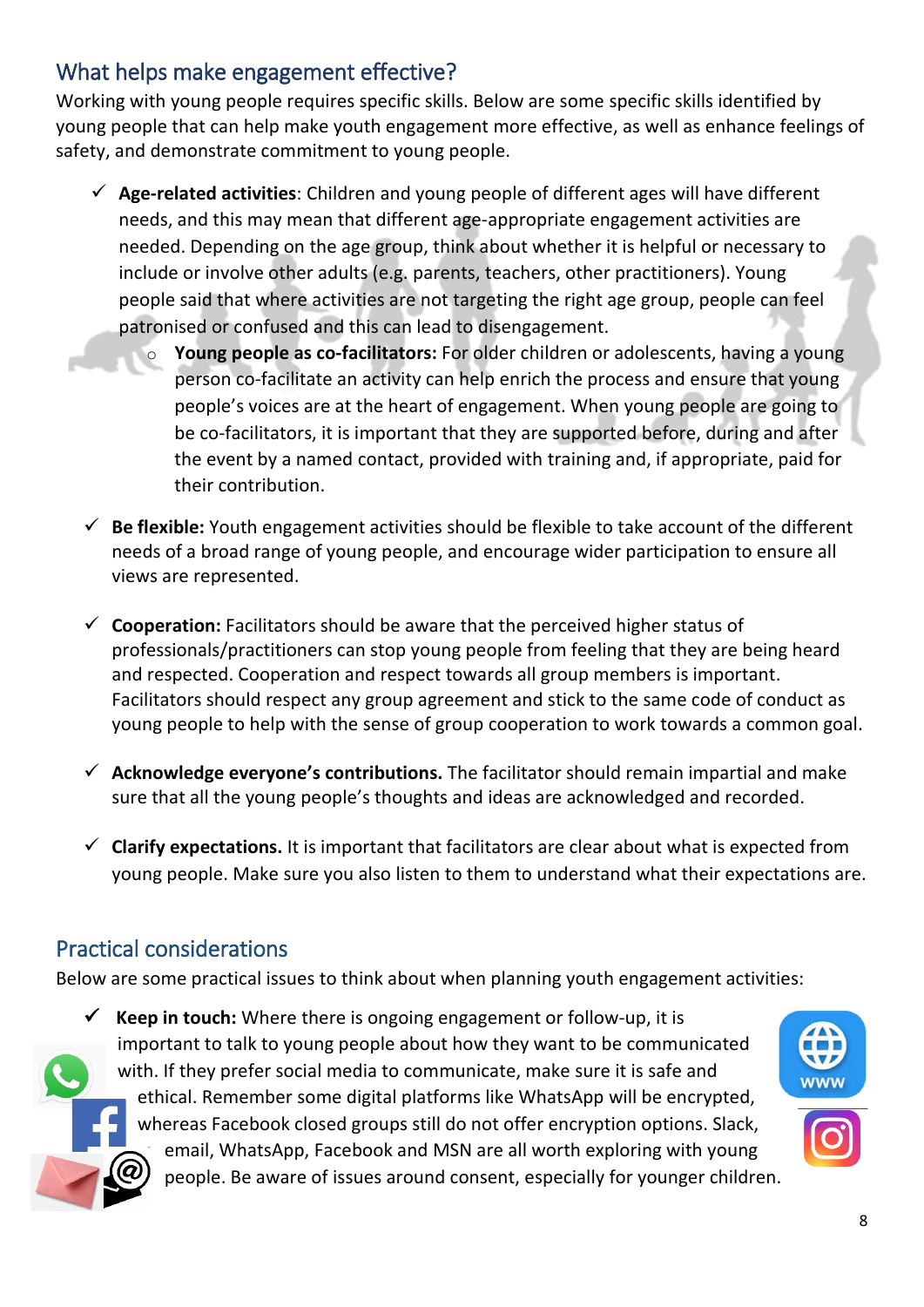Be aware also of issues relating to anonymity and confidentiality – in social media groups a young person's identity will be known to all other group members. Facilitators should consider these risks carefully and make sure young people are aware of them. In a school or youth group context, communicating with relevant staff through email (e.g. class teacher, youth group lead, etc.) is effective and allows for monitoring of any concerns. Communication before an engagement event should consider how to best support them during events.

- **GDPR (General Data Protection) Regulation & Data Protection Act:** GDPR and the Data Protection Act refer to the processing of personal data. Ensure that your project or engagement activity complies with GDPR and Data protection. Make sure you explain to young people how data (collected from or about them) will be used.
- **Money** Young people should not be out of pocket. Be clear what expenses you plan to cover before the event. Include refreshments, lunch or breakfast. Be clear whether you are paying young people for their involvement, and if so be clear how much you are paying them. Vouchers are usually welcomed, and may be more appropriate in some circumstances. Cheques are not appropriate. The amount of payment will depend on the level of involvement.

**Consistency.** If there are ongoing pieces of work, it is helpful to have the same facilitator running the activities. This provides stability and allows the facilitator to get to know those involved.



- **Timing:** Obtain input on your research project/activity from young people (or relevant practitioners/other agencies) as early possible to help inform activity. The timing will depend on the nature of your project or activity. Think about where and when activities will take place. Young people have other commitments (school, college, university, jobs, etc.) which will affect when and where they can take part.
- **Be flexible:** Some young people may not be able to attend an activity, or may not want to contribute in a large group but they may still want to have a say. It can be useful to have other ways that young people can contribute. For example, using written feedback during or after an activity, or by providing an email address that a teacher can use to collate and forward feedback.
- **Safeguarding:** Young people need to know who they can speak to if they have any worries or concerns about a project or activity. If they do not feel like they can talk to a facilitator, there should be another person available who can speak on their behalf (e.g. a teacher). Young people may prefer not to talk in person so an email contact could also be provided. It is the duty of facilitators and anyone working with children to safeguard children and take all appropriate action in areas of child protection and safeguarding procedures to protect them. This youth engagement guide does not replace existing safeguarding policies.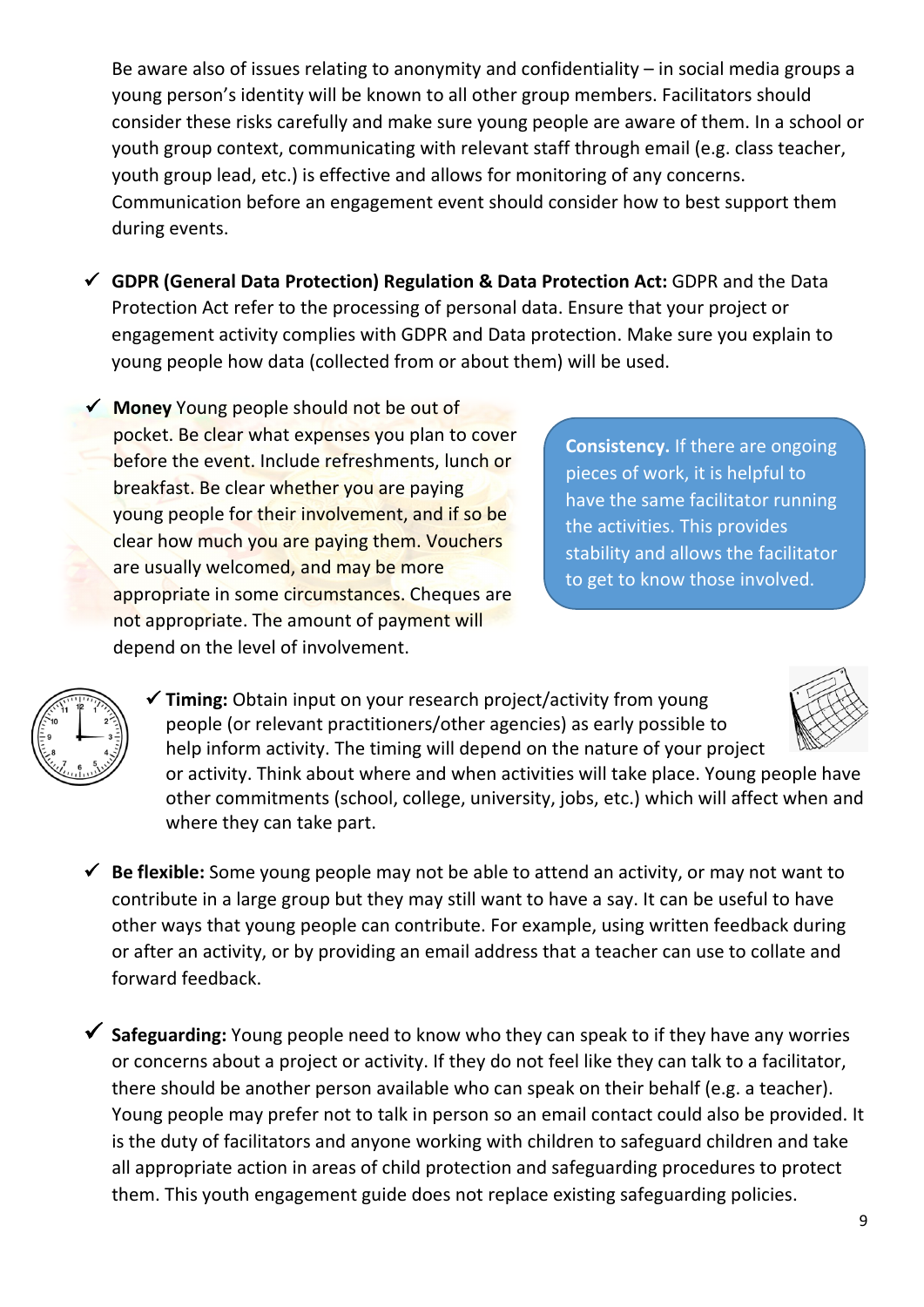## Annex:

# Outline of activities at the youth engagement co-production event that informed youth engagement guidance

The Youth engagement workshop consisted of the eNurture Youth Lead (Sarah Doherty) co-facilitating one day with two staff from Association for Young People's Health (AYPH). It was attended by three additional adolescents (two female, one male). The eNurture academic Youth Engagement Leads (Dr Elvira Perez Vallejos, Dr Ruth Sellers) also attended and contributed.

Activities included: 1. Co-developing a set of principles or a code of conduct for the workshop to ensure everyone felt they could contribute; 2 a discussion of where adults engaged and experiences of when engagement goes wrong [e.g., one activity was asking adolescences to outline places where adults engaged with them, barriers to engagement (either from adult or young person), and examples of good and bad engagement.] 3. Discussion of what positive engagement may look like based on these earlier discussions and activities.

# **1. Principles for the workshop**

**The group agreed the principles that go towards creating a safe environment:**

- **Confidentiality:** Themes and topics may come out of the engagement that participants might want to share in other parts of their lives. This is completely supported, however participants should only share from their own experience, without identifying anyone else in the group.
- **Consent:** Should a participant or facilitator wish to create a photo / audio or video recording of the engagement work that includes the voices, faces or any identifiable features of other participants, they need to seek those participants consent, explaining why they are creating the recording and where they wish to post it.
- **Engagement must be meaningful and seek to be as inclusive as possible:** Participants' input needs to be listened to, evaluated and used to affect real change, rather than being tokenistic or a 'tick box exercise'. Engagement must continue to strive to be inclusive and diverse, working with a broad range of young people from various backgrounds, ethnicities and cultures.
- **Safe spaces provided:** The engagement work must understand that while every effort is taken to keep workshops safe, professional and emotionally balanced, certain topics can be difficult for participants. This does not mean that topics should be censored unnecessarily, however, every effort should be made to keep the group safe, and procedures should be in place should a participant need time to look after themselves or need support from the team.

#### **Young people co-developed a commitment to the group during participation workshop:**

- We communicate honestly and challenge ourselves to speak up when we agree / disagree or wish to express ourselves
- We keep ourselves safe, recognise when something may be difficult and ask when we need support
- During engagement workshops we are fully present, meaning we use devices / phones respectfully
- We keep open minds to others' opinions and attempt to understand different points of view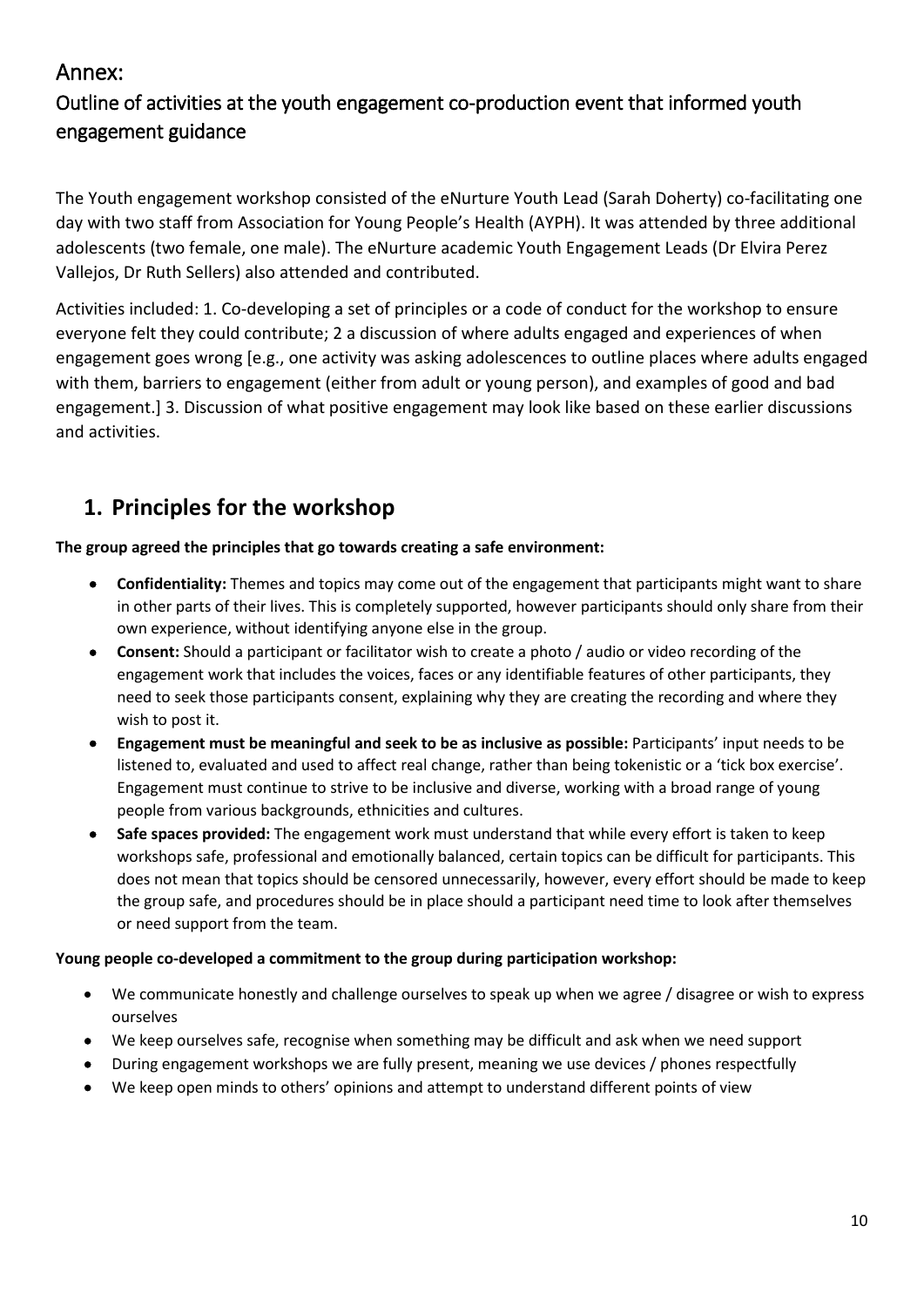# **2. How to get youth engagement right**

Young people experience youth engagement in many parts of their lives. From educational institutions to healthcare and work placements. Through these different institutions and organisations, young people encounter youth engagement first hand, carried out by a range of different professionals.

We held a group discussion with young people, asking "where do young people experience youth engagement and what makes you feel unengaged when in these environments?" By thinking about times when engagement hasn't it is possible to identify what could be changed so that participation with young people is effective.

The young people shared where they experienced youth engagement in one large group, then split off into smaller groups to discuss what goes wrong, why youth engagement sometimes does not work and what advice they would give to facilitators to engage young people properly.

Here is a summary of points raised by young people as examples of their experiences of when engagement has gone wrong:

- The uneven status of professionals can inhibit young people from feeling that they are being heard and respected.
- Communication from professionals can sometimes feel patronising or full of inaccessible jargon. In some cases professionals can feel too informal or overly friendly.
- Teachers can single out young people in classes for a various reasons, either for answers to questions or to point out something about that student to a class. This feels embarrassing and prevents engagement.
- Young people have felt that professionals in educational settings sometimes do not take them seriously. Examples of this ranged from medical and mental health complaints as well as struggles with their education.
- Professionals can fail to properly plan workshops or youth engagement. This can feel like the engagement lacks objectives, meaning or purpose.
- Professionals fail to acknowledge the time and effort young people put into workshops and engagement, undermining the importance of their opinions, time and effort.
- Engagement used as a tokenistic exercise rather than in a meaningful way undervalues young people's input and agency.
- A lack of action taken after the youth engagement, including not incorporating young people's opinions into projects or feeding back to the young people next stages
- Work experience placements sometimes underestimate young people's skills
- Placements often do not provide support or properly invest in young people's development meaning they can feel under stimulated or conversely overwhelmed by the work
- Work place culture can be seen as non-inclusive to young people.
- Career services can be too prescriptive or general, lacking understanding of careers young people are interested in today, meaning services are not appropriately responding to young people's ambitions or vision
- Career services can be de-motivating or create a negative mind set for young people if told that they should not pursue their career choice or matched with a career they are uninspired by.

#### **Below are the key messages young people would like to pass on to professionals working within youth engagement**

Young people urged professionals to be engaging, interesting and age appropriate. They stressed the importance of communicating session plans and avoiding complicated jargon. Explaining the context of the project, the desired outcomes and what you want from the young people is also important for good engagement.

Keep regular communications open so young people continue to understand the impact of their work and are aware of project developments.

Show that youth engagement is not tokenistic by valuing youth input and experience. Do this by: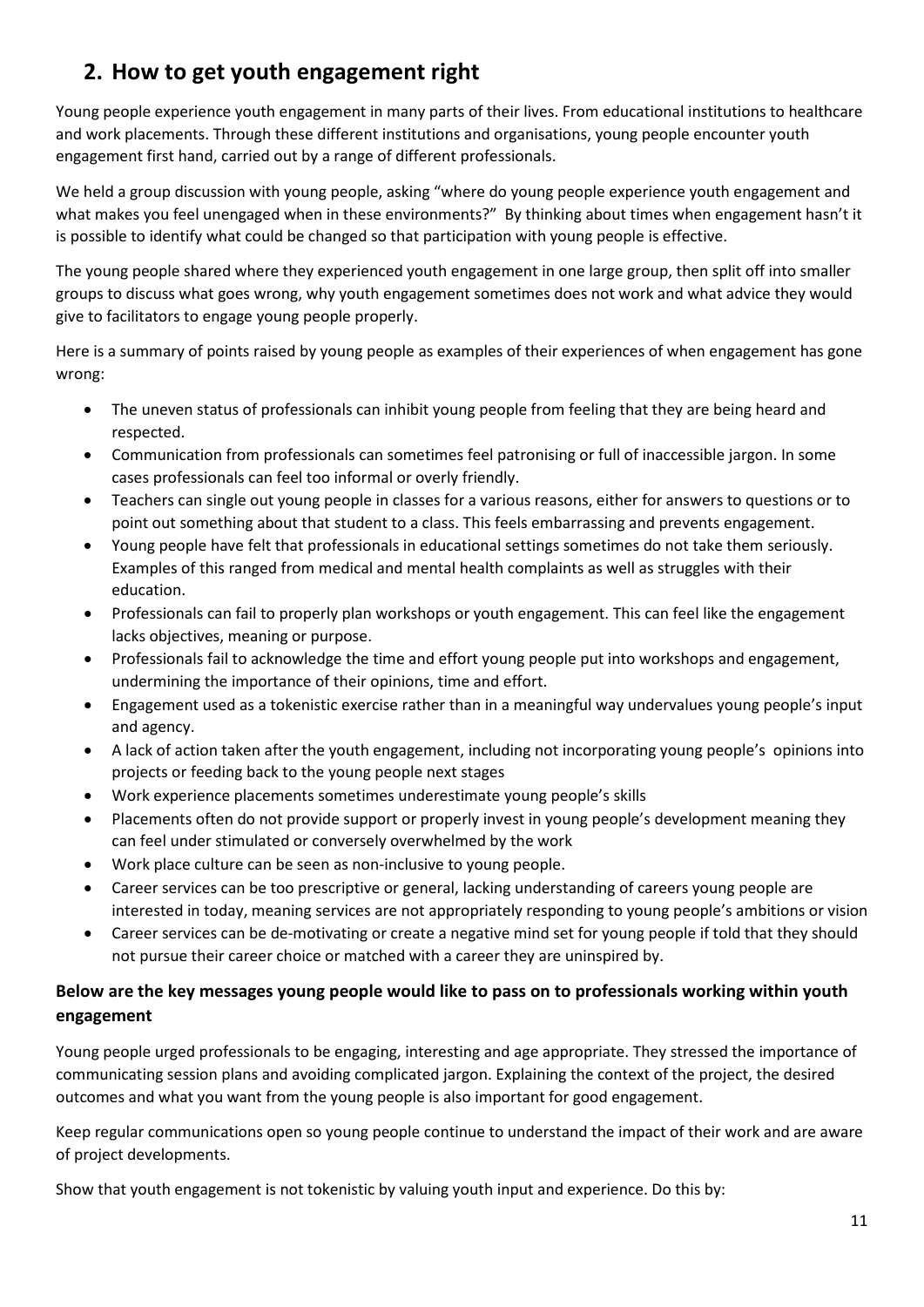- Engaging with a diverse range of young people
- Creating a space where all participants input is valuable, listened to and recorded
- Reimbursing young people for their time, explaining beforehand fees, expenses and refreshments

Understand that a safe and respectful space is required, not just to get the best from youth engagement but to also ensure the wellbeing of participants. Devote enough time and expertise to creating this and make sure the engagement sticks to group agreements or codes of conduct created and agreed on by the young people themselves.

Professionals or facilitators to conduct themselves in an appropriate manner, being aware that a too friendly or too formal attitude seldom make young people feel comfortable and do not promote the best youth engagement. All professionals or facilitators should also follow the group agreement.

# What young people want from youth engagement in context of eNurture and the work they do

#### **SUPPORTING YOUTH ENGAGMENT IN eNURTURE**

- Engagement should be **flexible**, acknowledging that different young people will engage in different ways and that this needs to be reflected in the activities on offer to them.
- Where possible young people should be **involved** in developing and delivering the engagement. Ways this could be done include:
	- **-** Providing co-facilitation roles
	- **-** Training programmes to up skill young people
	- **-** Certificate / qualifications or accreditation schemes
	- **-** Providing paid consultation work for young people
- Be clear about the **aims** of the engagement
- **Communication** pre-engagement should prepare both the young people and staff, clarifying how young people want to be communicated with and how to best support them during events. Discuss what forms of communication suits the group best, bearing in mind some forms, like WhatsApp, will be encrypted, whereas Facebook closed groups still do not offer encryption options. Slack, email, WhatsApp, Facebook and MSN are all worth exploring with the young people.
- Send an **agenda** ahead of the event or meeting so young people have time to prepare their thoughts and assist in keeping the session to time

#### **SUPPORTING YOUTH ENGAGAMENT DURING EVENTS**

- Consider **where and when** events are held. Young people have other commitments such as school, college, university as well as jobs and part time jobs. These will affect the locations and times of day they can engage
- Think about meaningful **incentives** for the young people such as vouchers and thank you cards remembering little gestures go along way (flowers and birthday gifts also go a long way)!
- Support the engagement of young people from a variety of **diverse backgrounds** and be aware that this may require additional work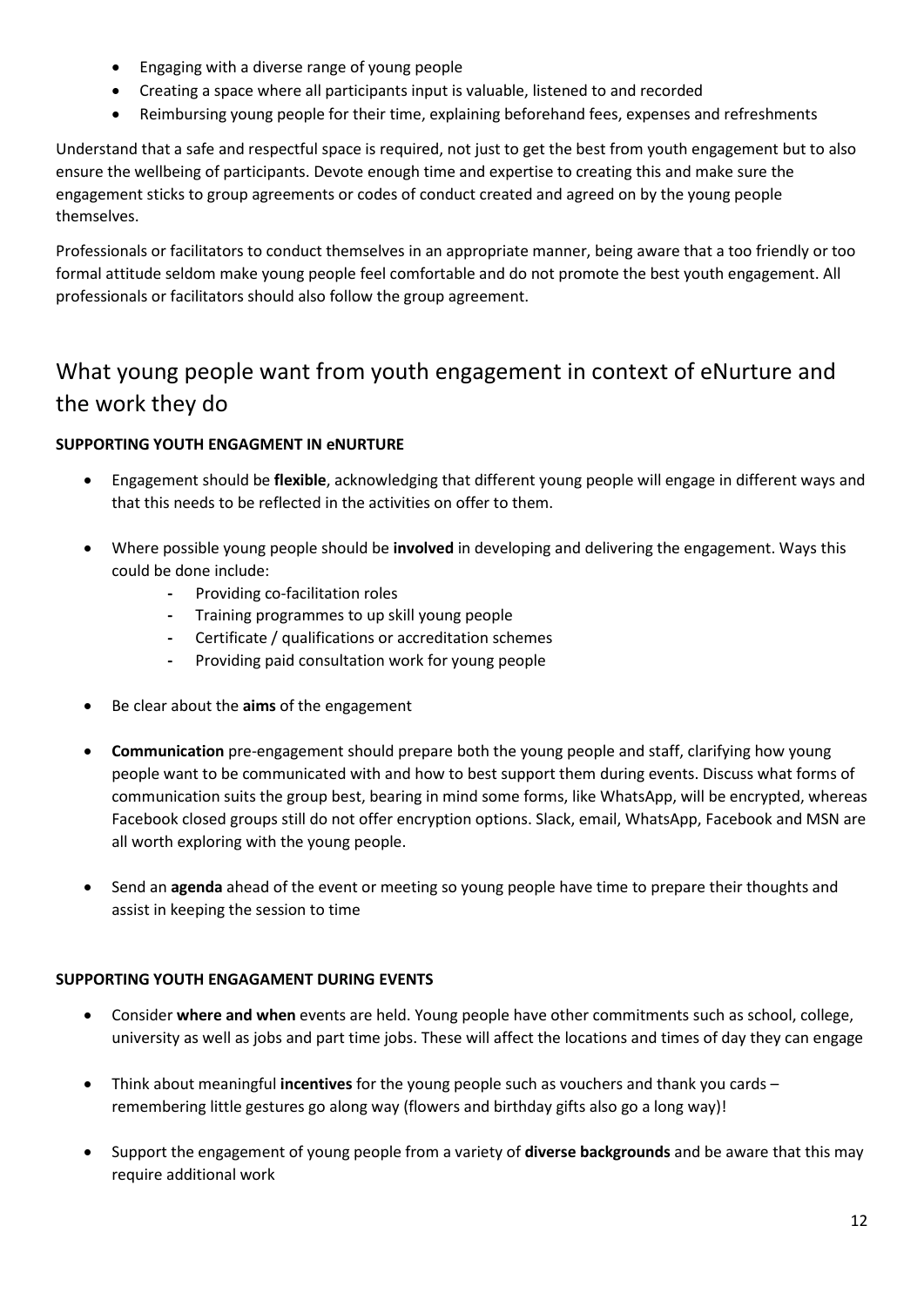- During engagement or events that last longer than a day, it is worth **revisiting the group agreement** to remind participants of any agreements they have made and to create a safe space
- Young people should not be expected to be out of pocket for engagement. Be clear how much you are paying them or be clear what **expenses** you plan to cover before the event
- Think about what **support** young people may require, such as bringing friends or a loved one to the event

#### **SUPPORTING YOUTH ENGAGEMENT DURING DECISION MAKING IN BIDS AND FUNDING**

- Where possible, make bids or funding application documentation as **clear and accessible** as possible. This may require guidance for young people on specific language or jargon. Also exploring different ways young people can access paper work, such as on a phone or digital platform
- Specific **examples of good bids** or funding applications give young people context to help them judge applications.
- It is important that young people **understand the overall objectives** the funding programme and any bids that they are assessing
- Involve the **advisory board** and ensure they reflect a broad range of experience and backgrounds.